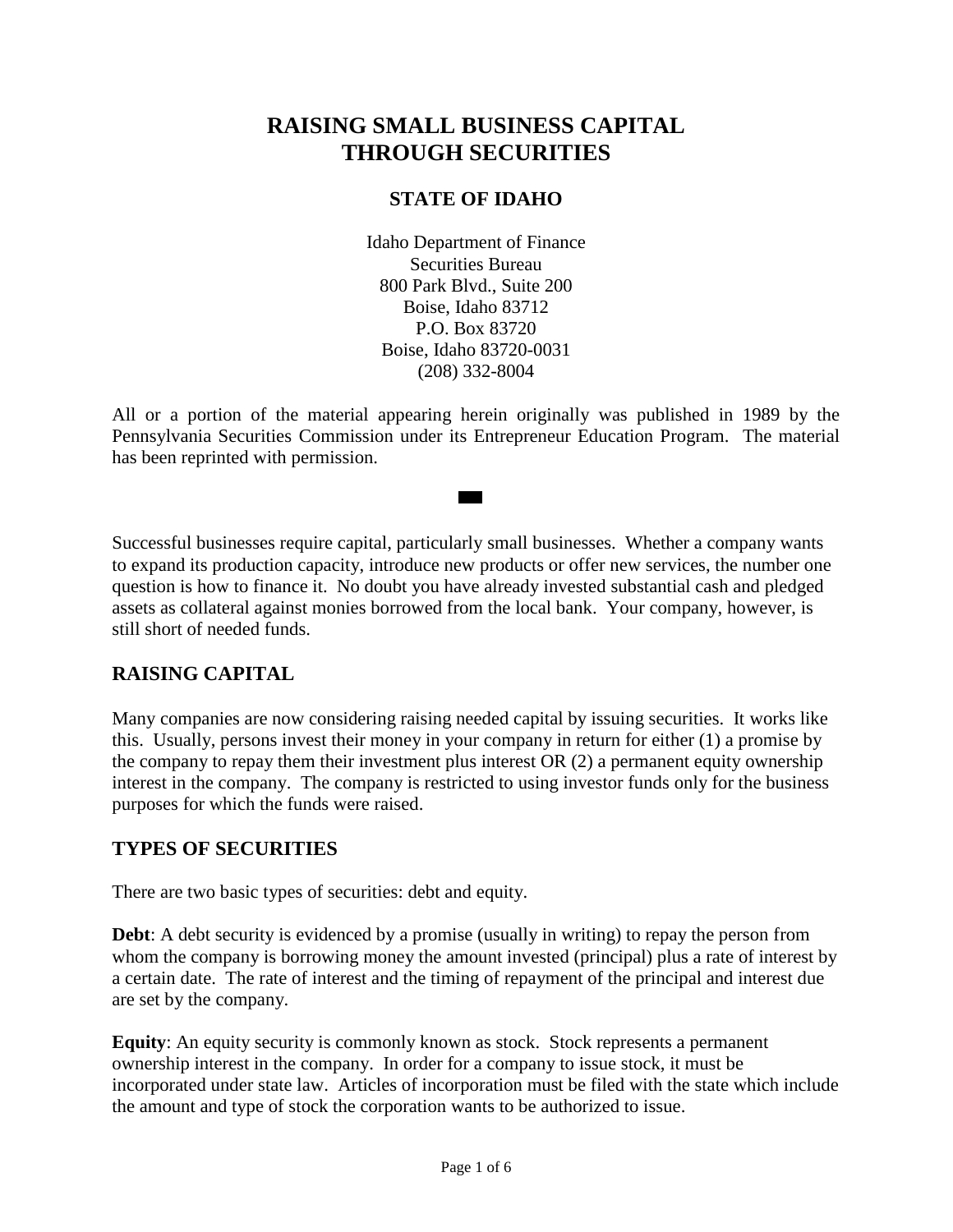Stock is evidenced by a certificate issued by the corporation which identifies the name of the investor, the number of shares purchased and the class of stock held. Generally, a stockholder will be entitled to dividends, if declared; a right to vote on certain corporate matters; and certain other rights relating to receiving corporate information, including periodic financial reports.

## **CAN ANY COMPANY ISSUE SECURITIES?**

Basically, yes. The question is really whether you are at the point in the development of your business that a securities offering makes good business sense and whether you possess the selfdiscipline to do it right.

## **DO YOU HAVE A PLAN?**

One of the first steps for any small business person should be the preparation of a business plan. Among other things, this plan will describe in detail your business, the market for your product or service, competition factors, location, management and current financial condition. Accompanying documents which support your business plan will include personal resumes and financial statements, credit reports, letters of reference, job descriptions, copies of leases, contracts and other legal documents as well as other items which support the statements made in this plan.

## **BE REALISTIC**

The axiom "Crawl before you Walk" is very appropriate to small business persons raising capital through issuing securities. Concentrate on the amount of funds you need to accomplish your immediate (6-12 month) business goal. If you successfully reach that goal, you may be able to offer additional securities to finance the next objective. Beware of trying to do too much at once. A person is more likely to invest in a venture perceived as having a clear idea of the step-by-step progress of the business.

## **WHO WILL BUY?**

Generally, a small business person turns to his friends, relatives and business professionals as the most likely persons to purchase securities of the company. In addition, company suppliers, local merchants, business persons and investment clubs may be potential additional investors.

## **WHAT IF I ISSUE SECURITIES?**

If you issue a debt security (note, bond, debenture), you are obligating the corporation to pay a debt which is legally enforceable. If you issue an equity security, you are, for the price of monies received, permanently giving up part of the ownership of your corporation to other persons. By issuing securities, the corporation assumes certain legal responsibilities and obligations to investors under the state securities laws and other state statutes.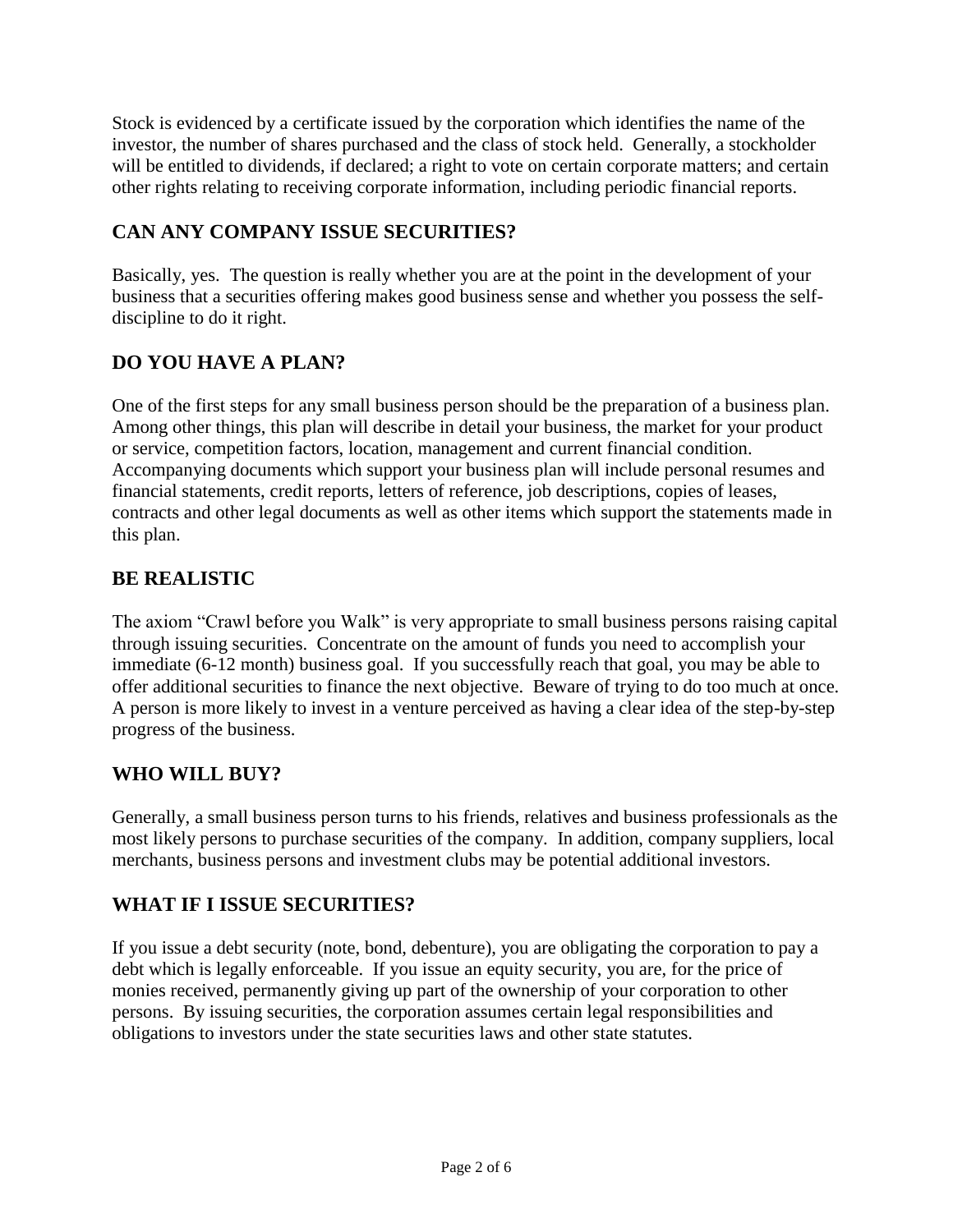## **IDAHO UNIFORM SECURITIES ACT (2004)**

The Uniform Securities Act (2004) of the State of Idaho (Act) is designed to provide investors with information needed to make an informed investment decision as well as to protect investors from being victimized by dishonest promoters of fraudulent business schemes who take money from honest investors under the guise of a legitimate business enterprise but usually convert the money to their own use.

Through the Act and rules of the Department of Finance, certain obligations are imposed upon companies that want to issue securities in Idaho. By complying with these requirements, the state seeks to maintain the integrity of the investment climate in the state which, in the long run, benefits those companies attempting to raise capital from local investors.

Some important legal obligations under the Act for corporations issuing securities are:

#### **Disclosure**

A company offering to sell securities is obligated to tell each person to whom the securities are offered all material information about the company. This is the same type of information that you would want to know before making an investment in a similar type of enterprise.

Such information would include the background of persons operating the company (including compensation paid, percentage ownership in the corporation and any transactions between the individuals and the corporation), what will be done with the monies received, a description of the terms of the offering and the type of security being offered, financial information on the assets, liabilities and cash flow of the corporation, the risks associated with investing in the corporation and **all other information which is material and required for a reasonable person to be able to make an informed investment decision**. To protect the corporation from future legal disputes, it is advisable to provide this information in writing. This disclosure document is generally known as a prospectus.

#### **Filing Requirements and Numerical Limitations**

Securities offerings must either be (1) registered with the Department or (2) exempt from registration. Most offerings made by small businesses will be exempt from registration. A filing with the Department, however, may be necessary to obtain an exemption. For some exemptions, no filing is required.

Where an exemption filing is required, the corporation usually must file a form and an offering document with the Department of Finance before beginning a securities offering and may have to adhere to certain limitations on the number of persons to whom offers and sales of securities may be made as well as certain other specific conditions.

The consequences for not making a filing when required or exceeding these numerical limitations can be costly as well as embarrassing. A phone call or letter to the Department's Securities Bureau at (208) 332-8004 **BEFORE YOU ACT** is a low-cost way to obtain accurate information about your specific circumstance.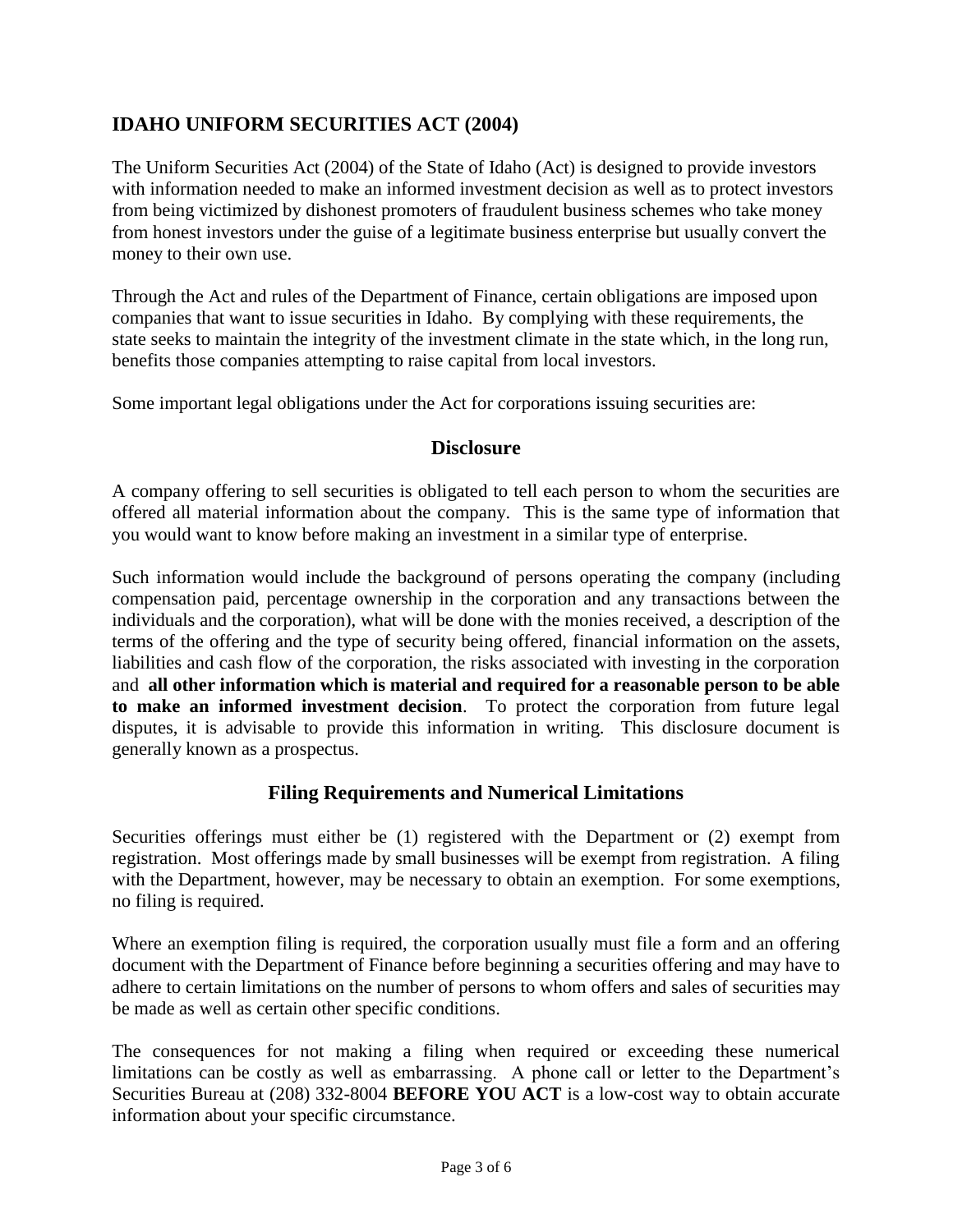## **Civil Liability**

The Act imposes civil liability on corporations and their officers and salesmen issuing securities in violation of the Act. Generally, this means that an investor who purchased a security from the company while the company was in violation of the Act will be able to sue the company for the full price paid plus interest at 6% from the date of purchase. As the company probably already has spent the funds received from investors, it has precious little capital left to repay investors for securities law violations, let alone the expense of defending a lawsuit. In addition, the Department may file suit in cases of violations. Criminal penalties exist for instances of willful fraud and intentional violations.

## **U.S. Securities and Exchange Commission and Other State Regulators**

The U.S. Securities and Exchange Commission (SEC) is a federal agency which administers the Securities Act of 1933 and the Securities Exchange Act of 1934. These federal laws regulate national securities exchanges and deal broadly with interstate securities transactions. Generally, compliance with SEC regulations is necessary when an offering of securities is made across state lines, including use of the mails or other methods of communication.

As each state has a securities law, a person offering securities in more than one state should consult with that state's securities commission on applicable rules for the conduct of a securities offering in that jurisdiction. It must be underscored that, in a multi-state securities offering, compliance with the rules of the Idaho Securities Bureau DOES NOT constitute automatic compliance with any applicable SEC rules or requirements of any other state securities commission.

With respect to SEC requirements, the SEC maintains an Office of Small Business Policy within the Division of Corporation Finance at 100 F St., N.E., Washington, D.C. 20549 **(202) 551- 3460**. The addresses and the telephone numbers of other state securities commissions may be obtained from the North American Securities Administrators Association, 750 First St., N.E., Suite. 1140, Washington, D.C. 20002 **(202) 737-0900** or from this office.

## **A WORD OF CAUTION**

Undertaking a securities offering is a **serious** matter. It will cost some money and will take time away from running your business. When offering an equity security, you are selling to other persons a permanent part ownership in your corporation. Although you may retain control, the investors will have legal rights and you will have obligations to them, including providing annual financial information.

Ask yourself some basic questions. Do you have a clear sense of where your business is going and why you need the funds? Have you prepared a business plan? Are you willing to provide written documentation to investors describing your company, the offering, and the risks associated with investing in your enterprise? Are you willing to comply with all applicable requirements of the Act?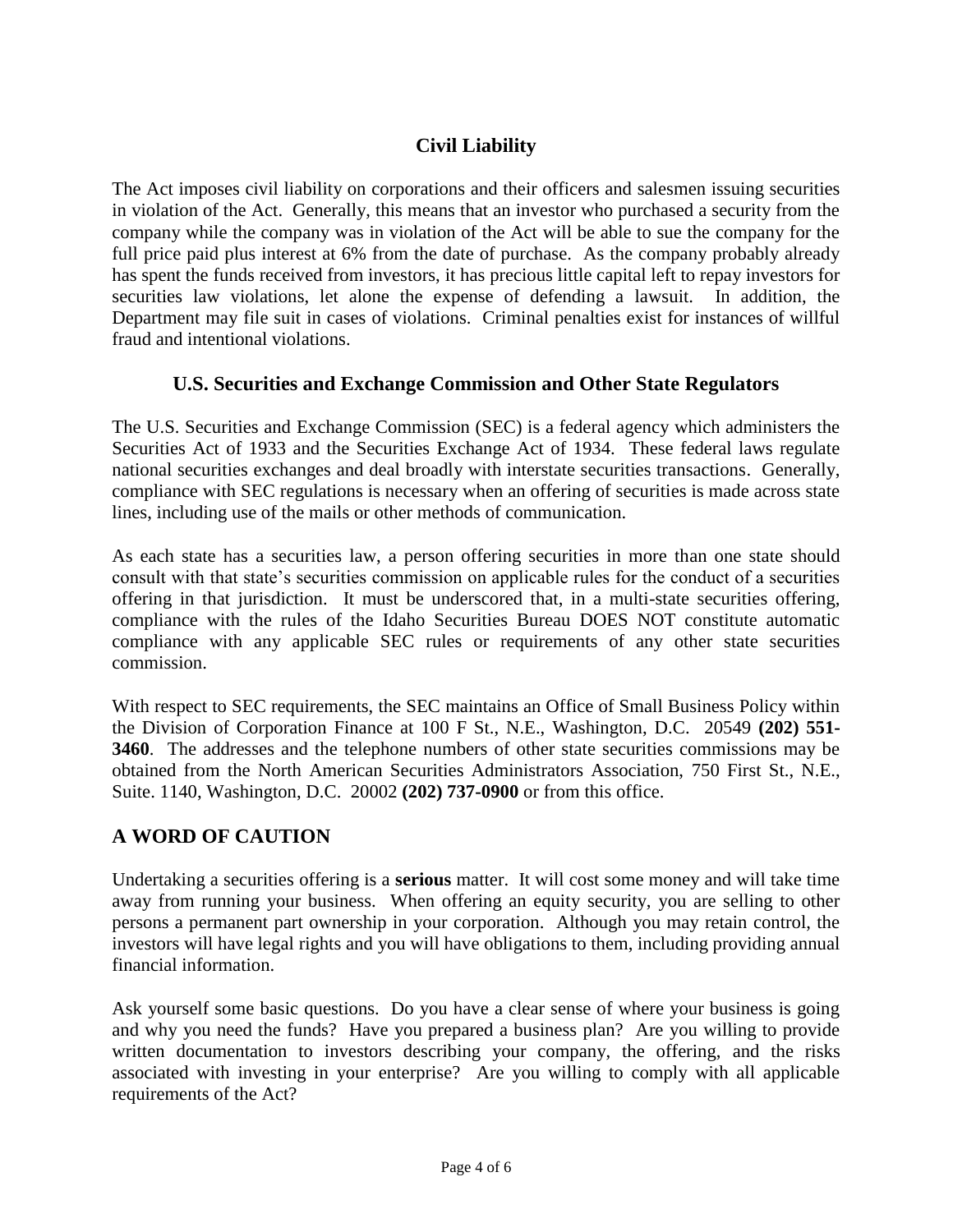## **WHERE CAN I GET HELP?**

Several sources are available. First, you may wish to consult your attorney or accountant. If you are not yet incorporated, most likely an attorney would be needed to accomplish that task.

Second you are invited to call the Idaho Securities Bureau. The Securities Bureau has examiners willing to inform and educate small business persons about raising capital by issuing securities.

A call to the Department's Securities Bureau at (208) 332-8004 will put you in touch with a small business specialist who will attempt to answer your questions.

Finally, you can contact one or more of the following organizations that are available to provide assistance and information to small businesses:

Idaho Small Business Development Center State Office Boise State University 1910 University Drive Boise, ID 83725 **1-800-225-3815 – in-state (208) 426-3875**

The ISBDC is a network of six business assistance officers throughout Idaho. Publications, training and one-on-one counseling are available, including information on how to prepare a business plan.

SCORE, the Service Corps of Retired Executives (Treasure Valley office) 380 East Parkcenter Blvd. Suite 330 Boise, ID 83706 **(208) 334-1696**

SCORE (Eastern Idaho office) 2300 North Yellowstone, Suite 119 Idaho Falls, ID 83401 **(208) 523-1022**

SCORE is a national volunteer organization of experienced individuals who offer one-on one counseling to small business owners.

U.S. Small Business Administration 380 East Parkcenter Blvd. Suite 330 Boise, ID 83706 **(208) 334-1696**

The SBA has publications, administers a number of programs and provides advocacy for small businesses.